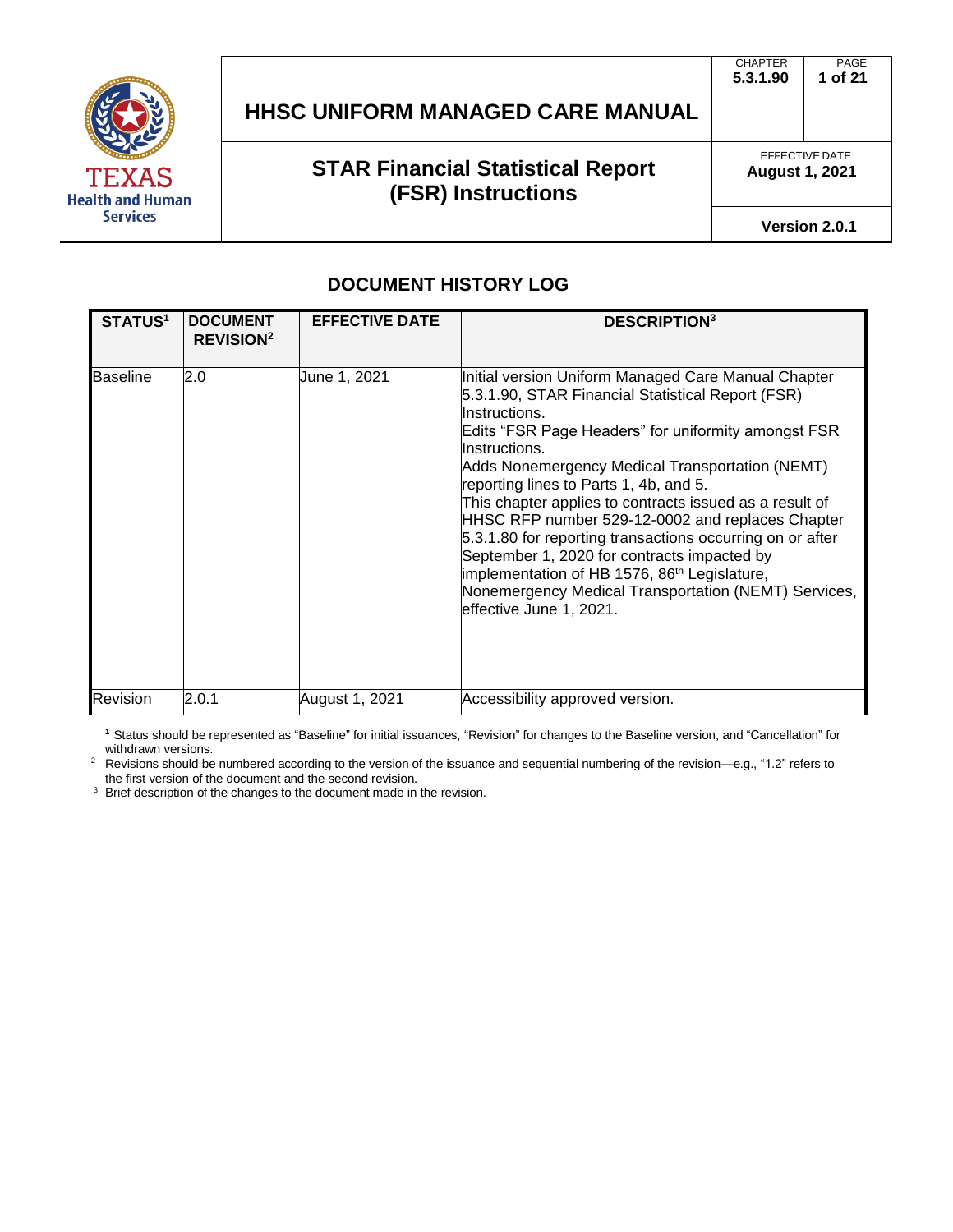

| <b>HHSC UNIFORM MANAGED CARE MANUAL</b> | 5.3.1.90 |
|-----------------------------------------|----------|
|                                         |          |

EFFECTIVE DATE **August 1, 2021**

PAGE **2 of 21**

CHAPTER

**Version 2.0.1**

## **Objective**

All MCOs contracting with the State of Texas to arrange for or to provide healthcare to Members in the STAR Program must submit STAR MCO FSRs for each Service Area (SA) in accordance with the Contract between HHSC and MCO and in accordance with the instructions below.

## **General**

MCOs must use this template beginning with the State Fiscal Year 2021 quarter 4 reporting. MCOs must complete all STAR MCO FSRs using the locked Microsoft Excel template provided by HHSC. Data integrity is critical to the automated compilation of the data. Do not alter the file name, sheet names, existing cell locations, or formatting of the data in the file and sheets. Do not add or delete any columns or rows. **Any deviations from the locked template will render the FSR unreadable by the software application and therefore unacceptable to HHSC.**

All shaded data fields in the FSR represent fields where data input is required. In order to maintain consistency, please ensure that the data input is in black. All data fields not shaded represent referenced data or calculations. All line numbers in these instructions refer to the line numbers in column B on each worksheet.

Cells can be linked within the template, but there can be no outside links to the MCO Accounting Systems or other sources.

The following note is included on all FSR pages **"Note: Except where stated otherwise, reporting is on an incurred basis (that is, reported in the period corresponding to dates of service, rather than to date paid). All prior quarters' data must be updated to reflect the most recent revised IBNR estimates."** The MCO must update member months' data in accordance with information provided by the enrollment broker.

## **Before completing the STAR FSR, complete the Admin and QI FSR.**

## **FSR Page Headers**

Header information entered on Part 1 populates header data for all the other sheets; please make sure Part 1 is entered correctly. Enter the following on Part 1:

**MCO Name:** Select the MCO's name from the drop-down menu.

**State Fiscal Year:** Select the State Fiscal Year (SFY) from the drop-down menu.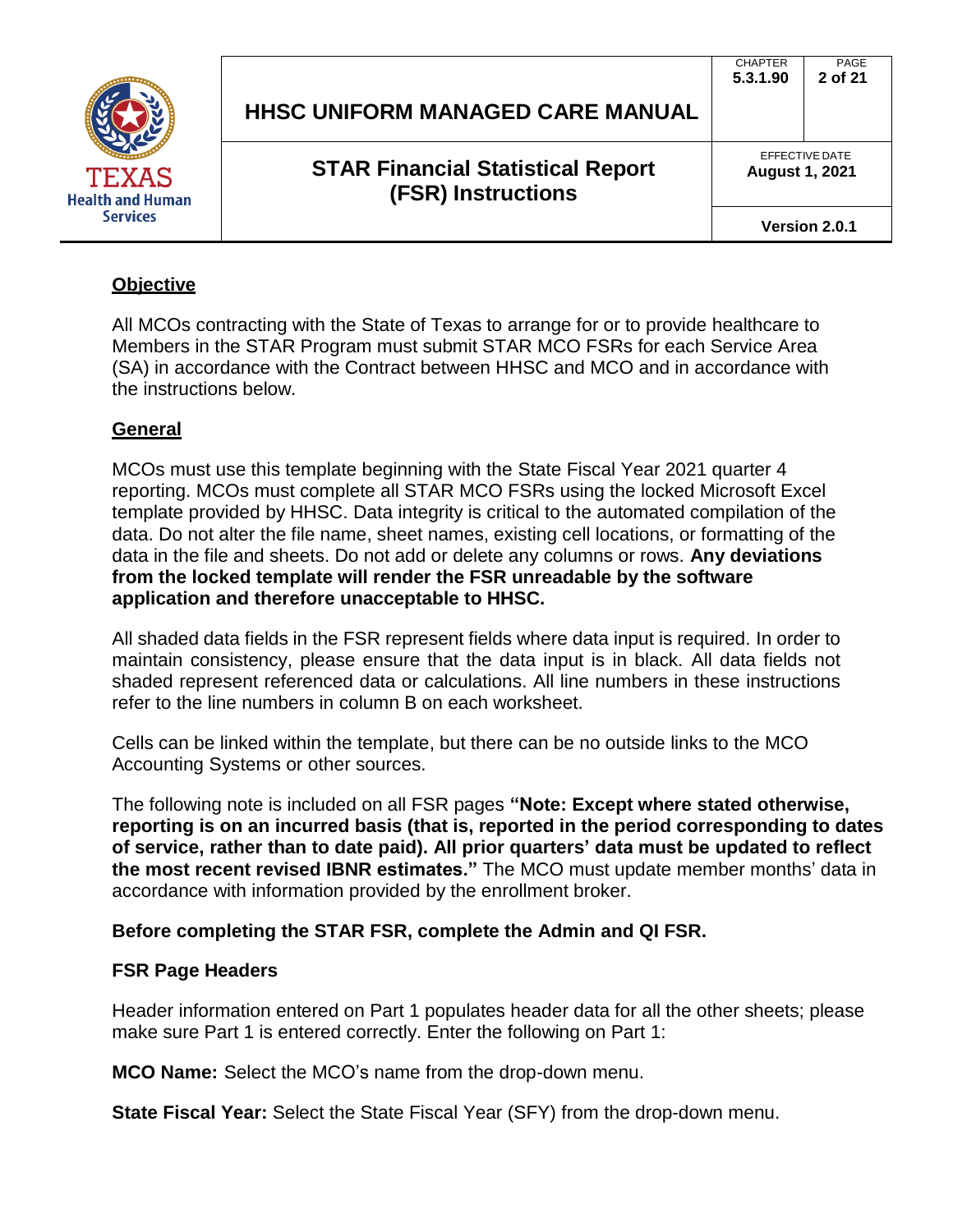

EFFECTIVE DATE **August 1, 2021**

**Version 2.0.1**

**Submission Date**: Enter the month, day, and year, e.g., 6/30/2018.

**Submission Type**: Select the type of FSR, (e.g., Q1; Q2; Q3; Q4; Year End + 90 Days; Year End + 334 Days) from the drop-down menu

**Service Area:** Select the Service Area from the drop-down menu.

**Rptg Period End Date**: Enter the month, day, and year, e.g., 5/31/2018.

#### **Part 1: Summary Income Statement**

Line 1: Member Months: Referenced from Part 3, Line 27,"Total Member Months."

Line 2: Average Monthly Member Months: Calculated as Line 1, "Member Months," divided by the number of months of membership data.

#### **Revenues**

Line 3: Medical Premiums: Referenced from Part 3, Line 9,"Total Medical Premiums."

Line 4: Delivery Supplemental Payments: Referenced from Part 7, Line 4, "Total DSPs (\$) Aggregate."

Line 5: Pharmacy Premiums: Referenced from Part 3, Line 36,"Total Pharmacy Premiums."

Line 6: Investment Income: Enter all interest and dividend income resulting from investment of funds received from the state and federal governments under the Contract.

Line 7: Health Insurance Providers Fee Reimbursement: Enter the amount of the Health Insurance Providers Fee, which was reimbursed by HHSC as required under the Affordable Care Act (ACA), including any gross up for corporate federal income tax and state premium taxes as applicable to the FSR for each Program/Service Area.

Line 8: Other Revenue: Enter all income generated from the STAR Medicaid Program for the Contract Service Area other than premiums (HHSC Capitation), Delivery Supplemental Payments (DSPs), Health Insurance Providers Fee Reimbursement, and Investment Income. Do not include direct claim reimbursements received from HHSC.

Line 9: Total Gross Revenues: Calculated sum of Lines 3 through 8.

Line 10: Health Insurance Providers Fee & Related Costs: Enter the sum of: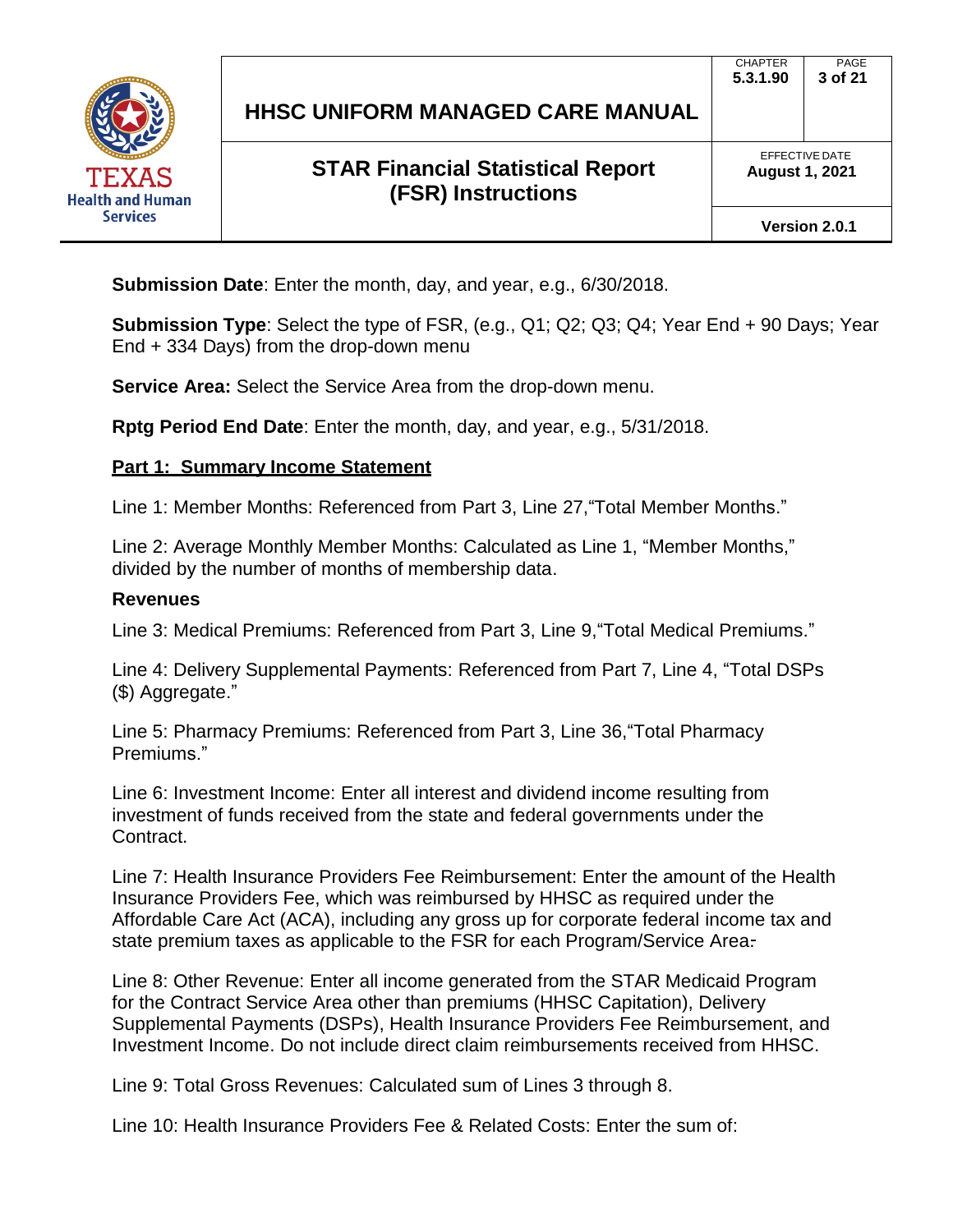

EFFECTIVE DATE **August 1, 2021**

**Version 2.0.1**

- a) the amount paid to the IRS specifically and solely for the ACA Health Insurance Providers Fee, as required under the Affordable Care Act (ACA) and as attributable to the FSR (exclude any amounts accrued for ACA Health Insurance Providers Fee which were not paid during the FSR period);
- b) the increase in the amount incurred for corporate federal income taxes resulting from the Health Insurance Providers Fee Reimbursement which is attributable to the FSR.

Do not include any increase to Premium Taxes resulting from the Health Insurance Providers Fee Reimbursement in Line 10. All Premium Taxes incurred should be included in Line 12.

Maintain for FSR audit purposes the derivations supporting items a) and b) above. Line 11: Health Insurance Providers Fee (NAIP): Enter the amount of Health Insurance

Providers Fee incurred but not paid for NAIP premiums applicable to the reporting period.

Line 12: Premium Taxes: Enter the premium taxes incurred for premiums applicable to the reporting period including any additional taxes incurred as a result of the Health Insurance Providers Fee Reimbursement from HHSC.

Line 13: Maintenance Taxes: Enter the maintenance taxes incurred for premiums applicable to the reporting period.

Line 14: Net Revenues: Calculated as Line 9, "Total Gross Revenues," less the sum of Line 10, Health Insurance Providers Fee," Line 11, "Health Insurance Providers Fee (NAIP)," Line 12, "Premium Taxes," and Line 13, "Maintenance Taxes."

#### **Medical Expenses**

Line 15: Fee-For-Service: Calculated as Line 20, "Total Medical Expenses," minus the sum of Line 16, "Capitated Services," Line 17, "Patient Centered Medical Home Services," Line 18, "Net Reinsurance Cost," and Line 19, "IBNR Accrual-Medical."

Line 16: Capitated Services: Calculated as sum of Part 5, Line 20, "Capitated Services: PCPs, Hospitals, and Other Providers" and Part 5, Line 21, "Capitated Services: BH, Vision, etc."

Line 17: Patient Centered Medical Home Services: Referenced from Part 5, Line 12, "Patient Centered Medical Home Services."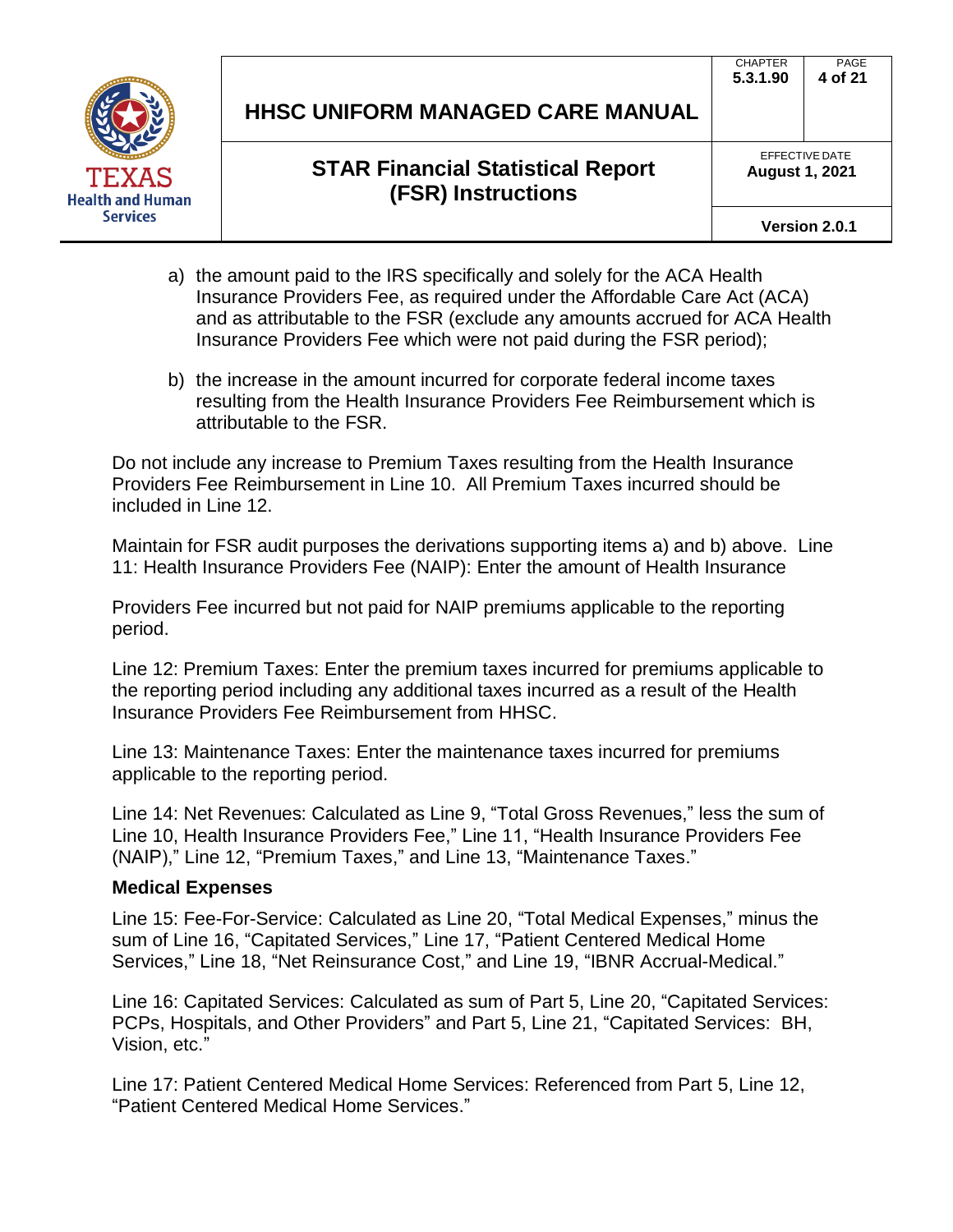

## **STAR Financial Statistical Report (FSR) Instructions**

PAGE

EFFECTIVE DATE **August 1, 2021**

**Version 2.0.1**

Line 18: Net Reinsurance Cost: Calculated as sum of Part 5, Line 13, "Reinsurance Premiums, "and Part 5, Line 14, "Reinsurance Recoveries."

Line 19: IBNR Accrual – Medical: Referenced from Part 5, Line 15, "Incurred But Not Reported (IBNR)."

Line 20: Quality Improvement: Referenced from Part 5, Line 17, Quality Improvement.

Line 21: NEMT Expenses: Referenced from Part 4b, Line 55,"Total NEMT Expenses."

Line 22: Total Medical Expenses: Referenced from Part 5, Line 19,"Total Medical Expenses."

Line 23: Prescription Expenses (excluding PBM Admin): Referenced from Part 6, Line 12, "Prescription Expense (excluding PBM Admin)."

Line 24: Total Medical and Prescription Expenses: Calculated as sum of Line 22, "Total Medical Expenses," and Line 23, "Prescription Expenses (excluding PBM Admin)."

Line 25: Administrative Expenses: Enter the allocated "Administrative Expenses" from the Admin FSR, Part 2, Line 51, by the applicable Program/Service Area.

Line 26: Total Expenses: Calculated as sum of Line 24, "Total Medical and Prescription Expenses," and Line 25, "Administrative Expenses."

Line 27: Net Income Before Taxes: Calculated as Line 14, "Net Revenues," minus Line 26, "Total Expenses."

Line 28: % Medical Exp to Net Revenues: Calculated as Line 22, "Total Medical Expenses," divided by Line 14, "Net Revenues."

Line 29: % Prescription Exp to Net Revenues: Calculated as Line 23, "Prescription Expenses (excluding PBM Admin)," divided by Line 14, "Net Revenues."

Line 30: % Total Medical and Prescription to Net Rev. (MLR): Calculated as the sum of Line 28 "% Medical Exp to Net Revenues " and Line 29 "% Prescription Exp to Net Revenues."

Line 31: % Admin Exp to Net Revenues: Calculated as Line 25, "Administrative Expenses," divided by Line 14, "Net Revenues."

Line 32: % Net Income to Net Revenues: Calculated as Line 27, "Net Income Before Taxes," divided by Line 14, "Net Revenues."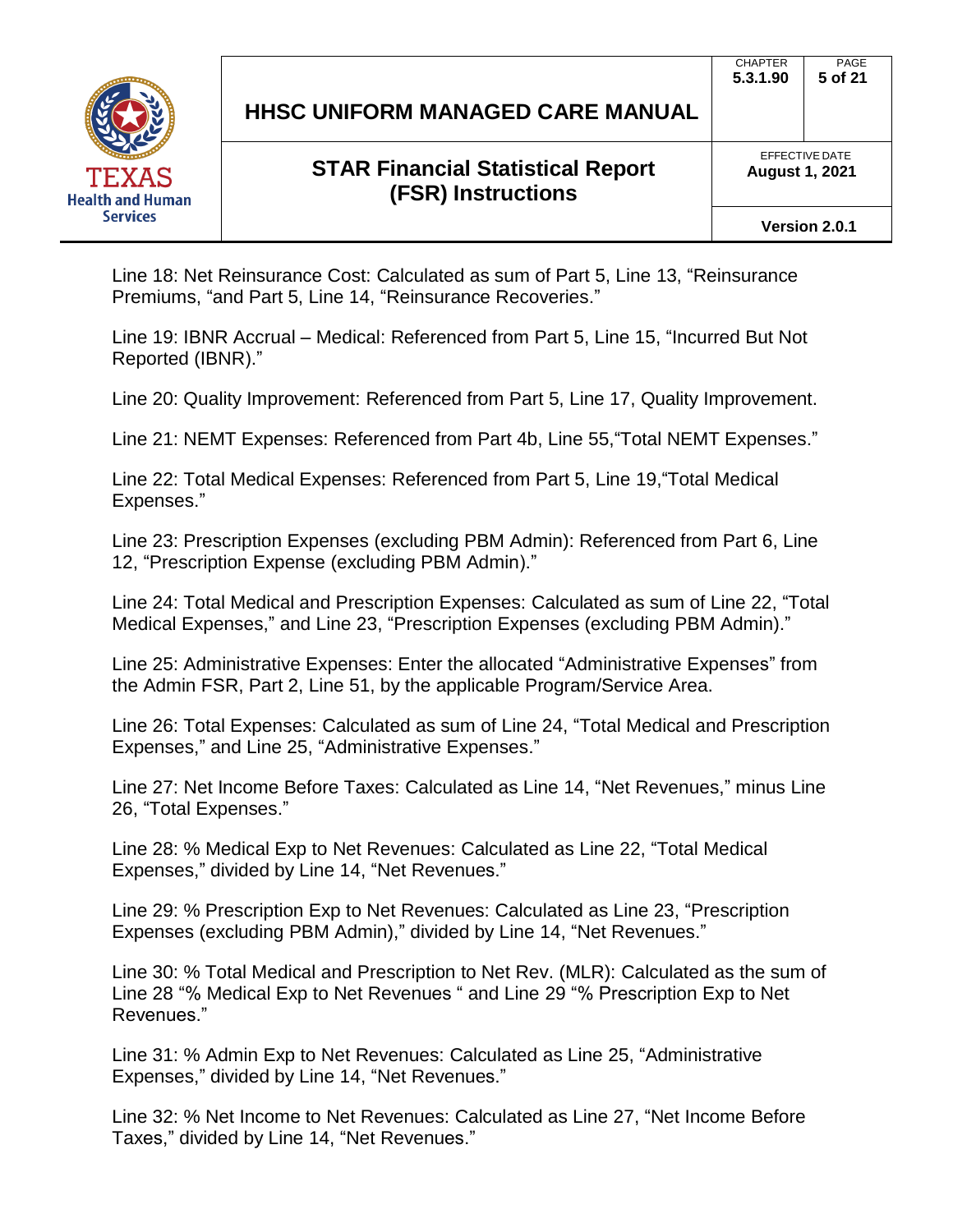

## **STAR Financial Statistical Report (FSR) Instructions**

EFFECTIVE DATE

PAGE **6 of 21**

**CHAPTER 5.3.1.90**

**August 1, 2021**

Line 33; % Adj. Admin to Net Revenues (excludes taxes and Prescription pass through): Calculated as Line 25, "Administrative Expenses," divided by the difference of Line 14, "Net Revenues," less Line 5, "Pharmacy Premiums."

#### **Post-income items**

Line 34: Performance Assessment: Enter in the YTD cell the amount of the Pay for Quality (P4Q) performance assessment.

#### **Part 2: Statistics**

Line 1: Paid Medical Expenses Completion Factor: Calculated as the difference between Part 5, Line 17, "Total Medical Expenses," and Part 5, Line 15, "Incurred But Not Reported (IBNR)," divided by Part 5, Line 17, "Total Medical Expenses."

#### **Total Cost \$PMPM**

Line 2: MCO Admin Cost (including PBM Admin): Calculated as Part 1, Line 23, "Administrative Expenses," divided by Part 1, Line 1, "Member Months."

Line 3: Health Insurance Providers Fee & Related Costs: Calculated as sum of Part 1, Line 10, "Health Insurance Providers Fee & Related Costs," and Line 11, "Health Insurance Providers Fee (NAIP)," divided by Part 1, Line 1, "Member Months."

Line 4: Premium & Maintenance Taxes: Calculated as sum of Part 1, Line 12, "Premium Taxes," and Part 1, Line 13, "Maintenance Taxes," divided by Part 1, Line 1, "Member Months."

Line 5: Medical Expenses, excl Net Reinsurance and Quality Improvement: Calculated as difference between Part 1, Line 21, "Total Medical Expenses," and the sum of Part 1, Line 18, "Net Reinsurance Cost," and Part 1, Line 20,"Quality Improvement" divided by Part 1, Line 1, "Member Months."

Line 6: Net Reinsurance: Calculated as sum of Part 5, Line 13, "Reinsurance Premiums," and Part 5, Line 14, "Reinsurance Recoveries," divided by Part 1, Line 1, "Member Months."

Line 7: Quality Improvement: Calculated as Part 1, Line 20, "Quality Improvement," divided by Part 1, Line 1, "Member Months."

Line 8: Prescription Expenses (excluding PBM Admin): Calculated as Part 6, Line 12, "Prescription Expense (excluding PBM Admin)," divided by Part 1, Line 1, "Member Months."

Line 9: Subtotal: Calculated as sum of Lines 2 through 8.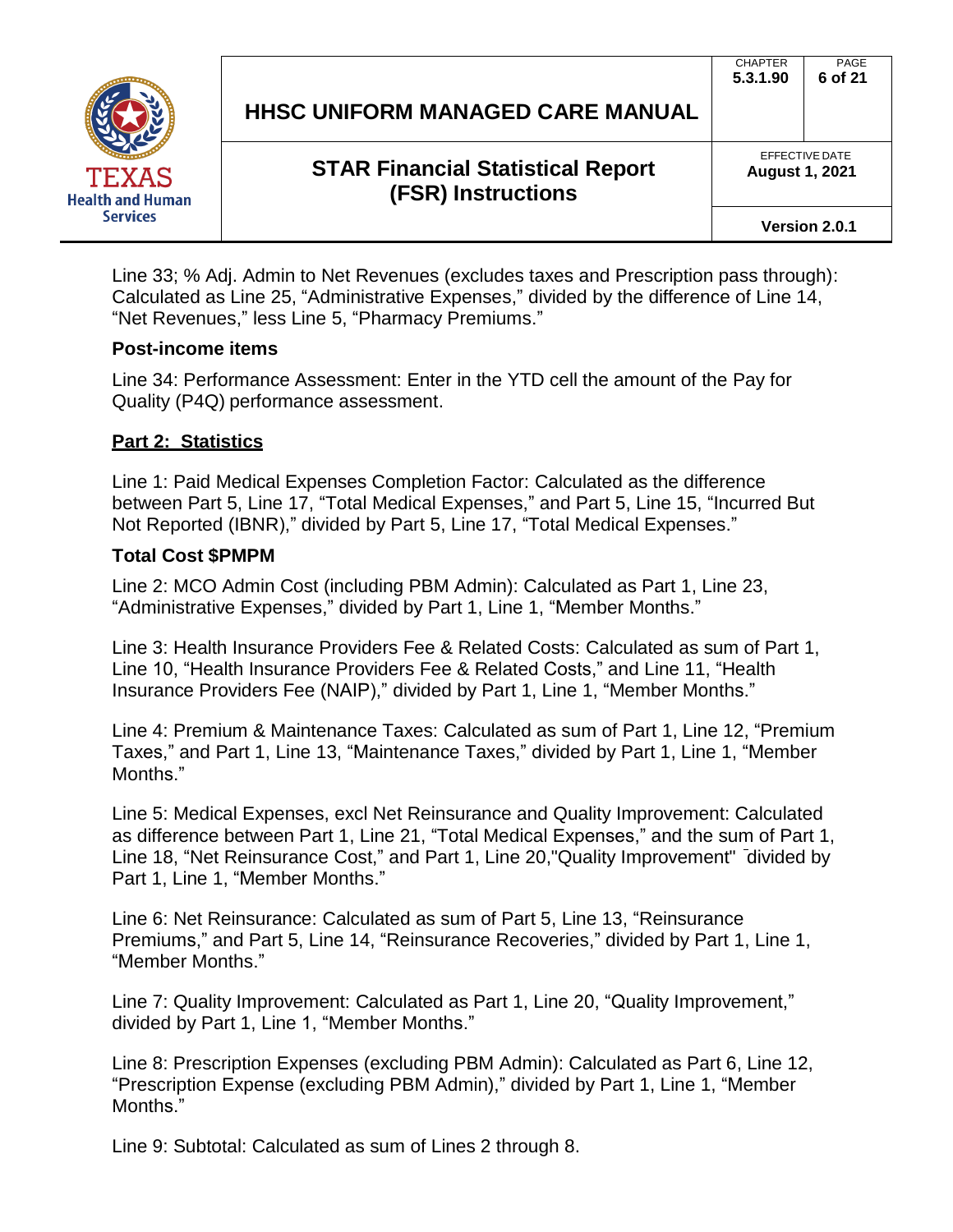

# **STAR Financial Statistical Report (FSR) Instructions**

EFFECTIVE DATE **August 1, 2021**

**Version 2.0.1**

Line 10: Profit/(Loss) before Experience Rebate: Calculated as Part 1, Line 26, "Net Income Before Taxes," divided by Part 1, Line 1, "Member Months."

Line 11: Total Cost \$PMPM to HHSC: Calculated as sum of Line 9 and Line 10.

#### **Part 3: Medical and Pharmacy Premiums**

#### **Medical Premiums (HHSC Capitation)**

Lines 1 through 8: Medical Premiums (HHSC Capitation): Each cell in this matrix is calculated and is the product of the corresponding capitation rate in the matrix of Lines 10 through 17 and the corresponding member months in the matrix of Lines 19 through 26.

Line 9: Total Medical Premiums: Calculated as sum of Lines 1 through 8.

#### **Medical Premium \$PMPM**

Lines 10 through 17: Medical Premium \$PMPM: Enter each risk group's medical capitation rate including any applicable amounts for the Network Access Improvement Program (NAIP).

Line 18: Total Medical Premium \$PMPM: Calculated as Line 9, "Total Medical Premiums," divided by Line 27, "Total Member Months."

#### **Member Months**

Lines 19 through 26: Member Months: Enter the member months based on the supplemental files supporting HHSC's monthly capitation payments to the MCO.

Line 27: Total Member Months: Calculated as sum of Lines 19 through 26.

#### **Pharmacy Premiums (HHSC Capitation)**

Lines 28 through 35: Pharmacy Premiums (HHSC Capitation): Each cell in this matrix is calculated and is the product of the corresponding capitation rate in the matrix of Lines 37 through 44 and the corresponding member months in the matrix of Lines 19 through 26.

Line 36: Total Pharmacy Premiums: Calculated as sum of Lines 28 through 35.

#### **Pharmacy Premium \$PMPM**

Lines 37 through 44: Pharmacy Premium \$PMPM: Enter each risk group's pharmacy capitation rate applicable to each month.

Line 45: Total Pharmacy Premium \$PMPM: Calculated as Line 36, "Total Pharmacy Premiums," divided by Line 27, "Total Member Months."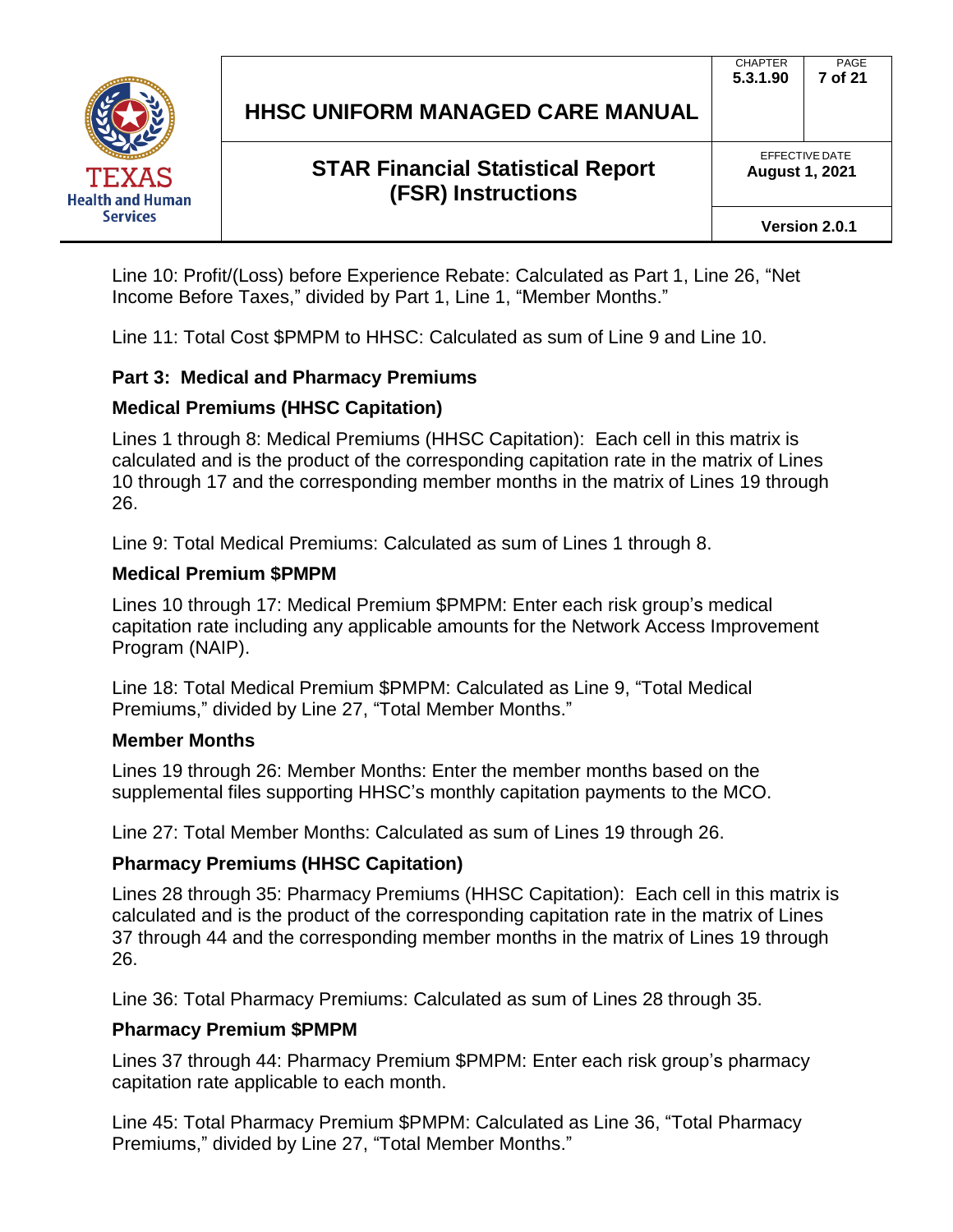

EFFECTIVE DATE **August 1, 2021**

**Version 2.0.1**

## **Part 4a: Medical Expense by Expense Class**

## **Paid Claims**

Lines 1 through 8: Paid Claims: Enter monthly paid claims by risk groups as incurred.

Line 9: Total Paid Claims: Calculated as sum of Lines 1 through 8.

## **Paid Capitation**

Lines 10 through 17: Paid Capitation: Enter the total provider and subcontractor capitation payments by risk groups covered by the capitation payments.

Line 18: Total Paid Capitation: Calculated as sum of Lines 10 through 17.

## **Paid Reinsurance Premiums, Net of Reinsurance Recoveries**

Lines 19 through 26: Paid Reinsurance Premiums, Net of Reinsurance Recoveries: Enter the paid reinsurance premiums net of collected reinsurance recoveries specific to each risk group the reinsurance coverage was effective. Report collected Reinsurance Recoveries by the appropriate risk group and by the incurred month of the services to which the recoveries relate.

Line 27: Total Net Reinsurance: Calculated as sum of Lines 19 through 26.

Section Beneath Line 27: No action necessary. These lines populate with the member months' data entered in Part 3.

## **Part 4b: Medical Expense by Expense Class**

## **Medical IBNR**

Lines 28 through 35: IBNR: Enter Incurred-But-Not-Reported (IBNR) estimate by risk group.

Line 36: Total Medical IBNR: Calculated as sum of Lines 28 through 35.

## **Patient Centered Medical Home Services**

Lines 37 through 44: Patient Centered Medical Home Services: Enter medical expenses by risk group as incurred at a PCMH-approved facility.

Line 45: Total PCMH: Calculated as the sum of Lines 37 through 44.

## **Quality Improvement Cost**

Line 46: Quality Improvement: From Part 5, Line 17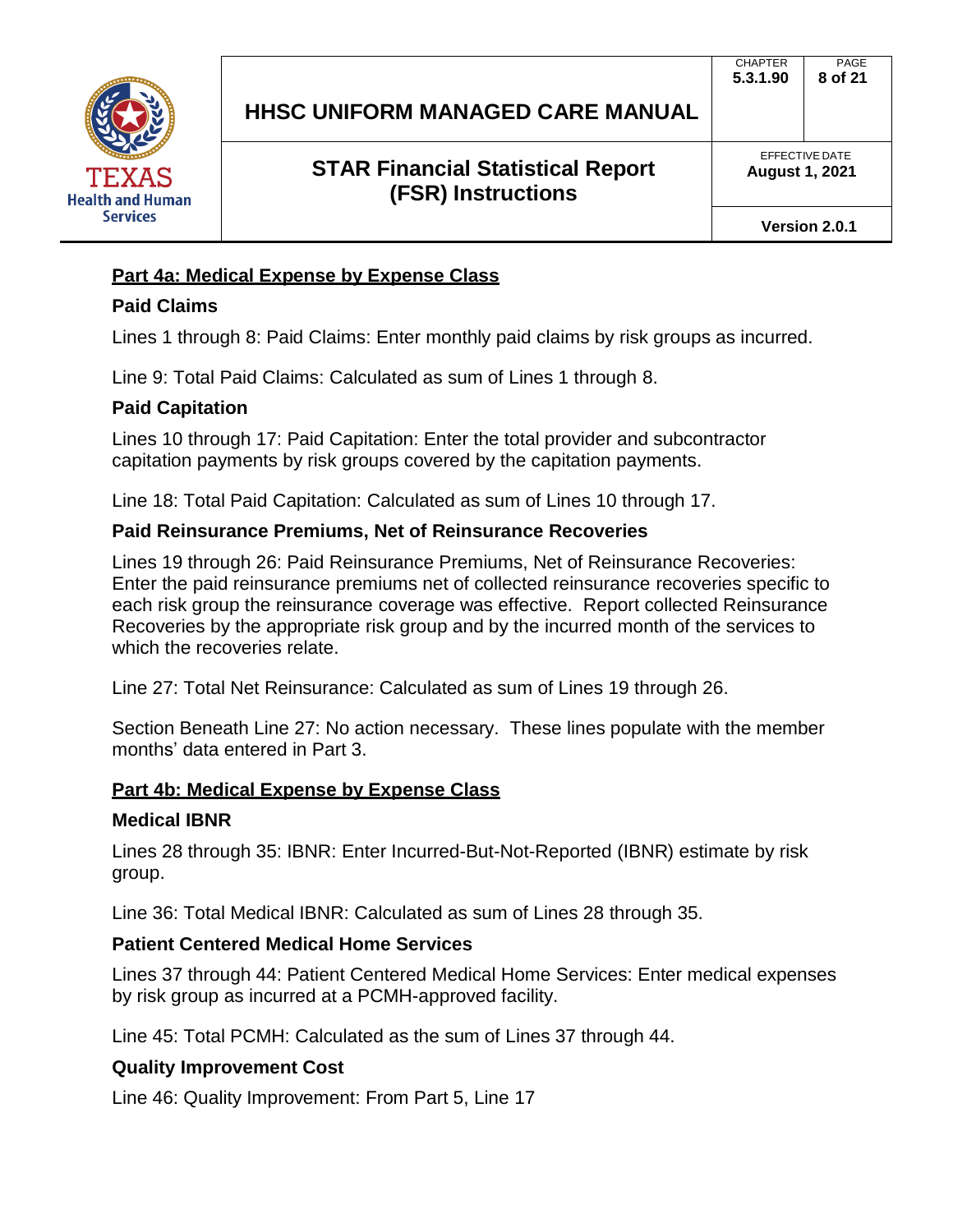

|  |  |  | HHSC UNIFORM MANAGED CARE MANUAL |  |  |
|--|--|--|----------------------------------|--|--|
|--|--|--|----------------------------------|--|--|

EFFECTIVE DATE **August 1, 2021**

**Version 2.0.1**

#### **NEMT Expenses**

Lines 47 through 54: NEMT Expense: Enter all paid NEMT expenses for services rendered to a Member by risk group.

Line 55: Total NEMT Expenses: Calculated as the sum of Lines 47 through 54.

#### **Other Medical Expenses**

Lines 56 through 63: Other Medical Expenses: Enter any other medical expenses or adjustments to medical expenses not captured by "Paid Claims," "Paid Capitation," "Reinsurance Premiums net of Recoveries," "IBNR," "Patient Centered Medical Home Services," or "Quality Improvement," for each risk group. Examples of these expenses include, but are not limited to: incentives paid directly to physicians; third party recoveries, other recoveries, or settlements that have not been captured through claims adjustments in the claims processing system; NAIP amounts paid out to the Public Hospital or Health Related Institution (HRI), FQHC reimbursement received from HHSC, and refunds. Please note third party recoveries should be reported in the quarter in which cash is received. Do not enter recoveries in the quarter in which services were provided unless the collection occurred in that same quarter.

Also include certain pharmacy-related expenses that are not included in Part 6, "Prescription Expenses," that cannot be processed as pharmacy encounters. Pharmacyrelated items that should be reported on the FSR under Part 4, "Other Medical," should be limited to covered benefits that are either:

- pharmacy Durable Medical Equipment (DME) (certain Home Health Supplies) that are not on HHSC's formulary, such as diabetic strips, meters, lancets, aerochamber devices, diaphragms; or
- drugs that are billed directly by the physician/clinic (not picked up at the pharmacy by the client).

When certain pharmacy DME gets added to the formulary, it should be processed as a pharmacy encounter, and at that point be reported under "Prescription Expenses" instead of "Other Medical."

Amounts reported in "Other Medical" for appropriate pharmacy DME should not have any PBM administrative expense included; all PBM Admin is to be reported in the Admin FSR.

Line 64: Total Other Medical Expenses: Calculated as sum of Lines 56 through 63.

Beneath Line 64, there is a calculation which sums Part 4a, Line 9 "Total Paid Claims," Part 4a, Line 18 "Total Paid Capitation," Part 4a, Line 27 "Total Net Reinsurance," Part

**CHAPTER 5.3.1.90** PAGE **9 of 21**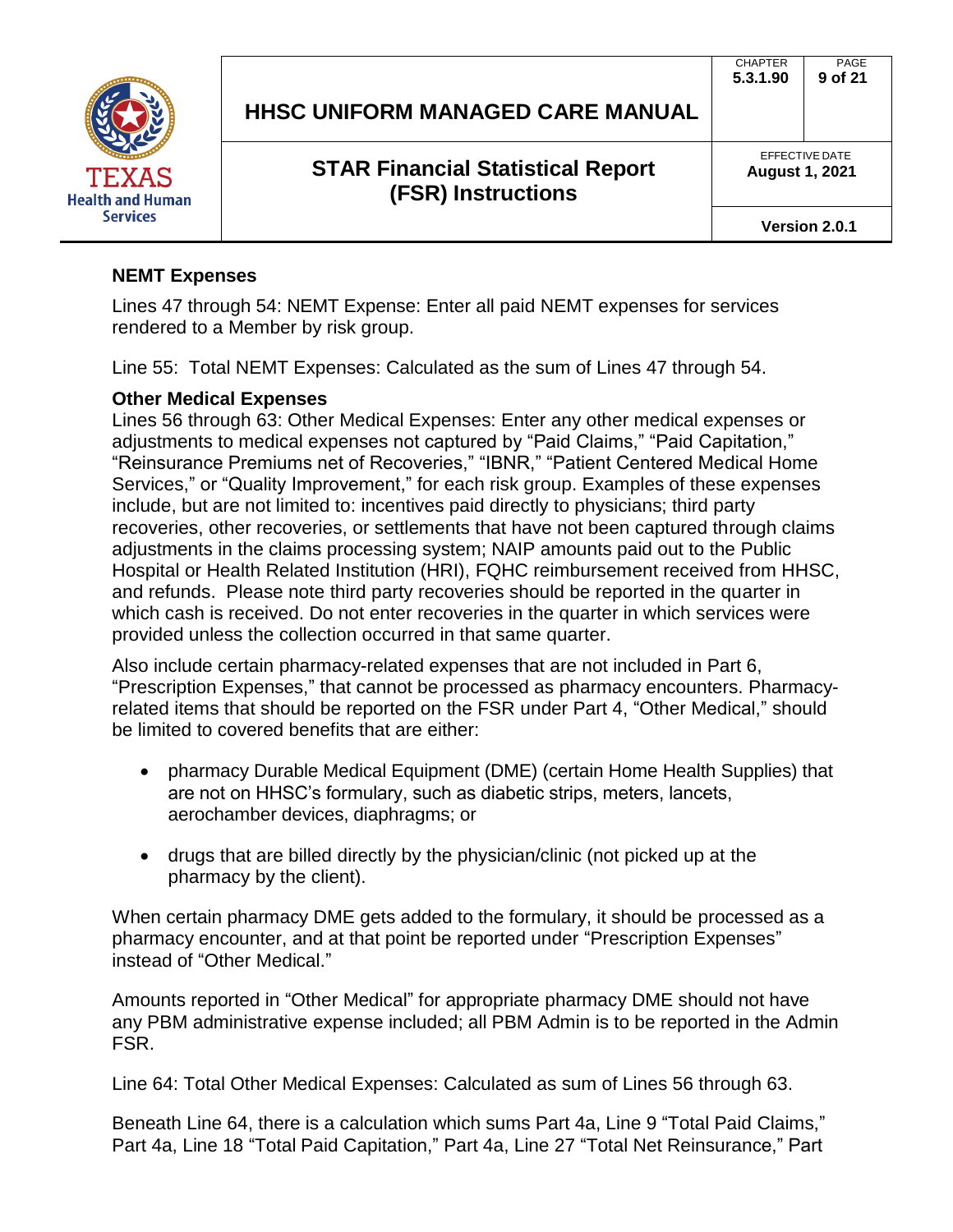

## **STAR Financial Statistical Report (FSR) Instructions**

EFFECTIVE DATE

PAGE **10 of 21**

**CHAPTER 5.3.1.90**

4b, Line 36, "Total Medical IBNR," Part 4b, Line 45 "Total PCMH," Part 4b, Line 46 "Quality Improvement", Line 55 "Total NEMT Expenses", and Part 4b, Line 64, "Total Other Medical Expenses."

Line 65: Other Medical Expenses: Identify each category of expense included in Lines 56 through 63, "Other Medical Expenses." Identify the YTD dollar amount associated with each category of expense if more than one.

Beneath Line 65, there are lines which bring over the member months detail entered in Part 3.

## **Part 5: Medical Expenses by Service Type**

Line 1: Physician Services: Primary Care: Enter all paid expenses related to the medical care provided to a Member by a primary care physician (PCP) upon first contact with the health care system for treatment of an illness or injury before referral. The PCP performs or directs the performance of primary care services that include, but are not limited to, case management, consultations, family planning, emergency room visits, inpatient visits, maternity care services, office visits, preventive care services, dispensing or prescribing medical supplies and pharmaceuticals, authorizing referrals to specialists, etc.

Under the Texas Medicaid Managed Care Program, all Members are required to have a primary care physician (PCP) when enrolling in a MCO. For expenses to be classified as PCP services, the performing provider at 24J on a CMS-1500 claim must be the Member's assigned PCP, and the services cannot represent "Deliveries - Professional Component." The amount paid covering all charges on a CMS-1500 claim is classified as PCP expense when the performing provider is the Member's PCP.

Line 2: Physician Services: Specialist: Enter all paid expenses related to the medical care provided to a patient by a physician whose practice is limited to a particular branch of medicine or surgery, e.g., cardiology or radiology, in which a physician specializes or is certified by a board of physicians. Generally, a Member must have a referral authorized by his/her assigned PCP to receive services from a specialist.

For expenses to be classified as "Specialist Physician Services," the performing provider identified at 24J on a CMS-1500 claim must be a physician, who is not the Member's assigned PCP, and the services cannot represent "Deliveries - Professional Component." The amount paid covering all charges on a CMS-1500 claim is classified as "Specialist Physician Services" when the performing provider is a physician who is not the Member's PCP.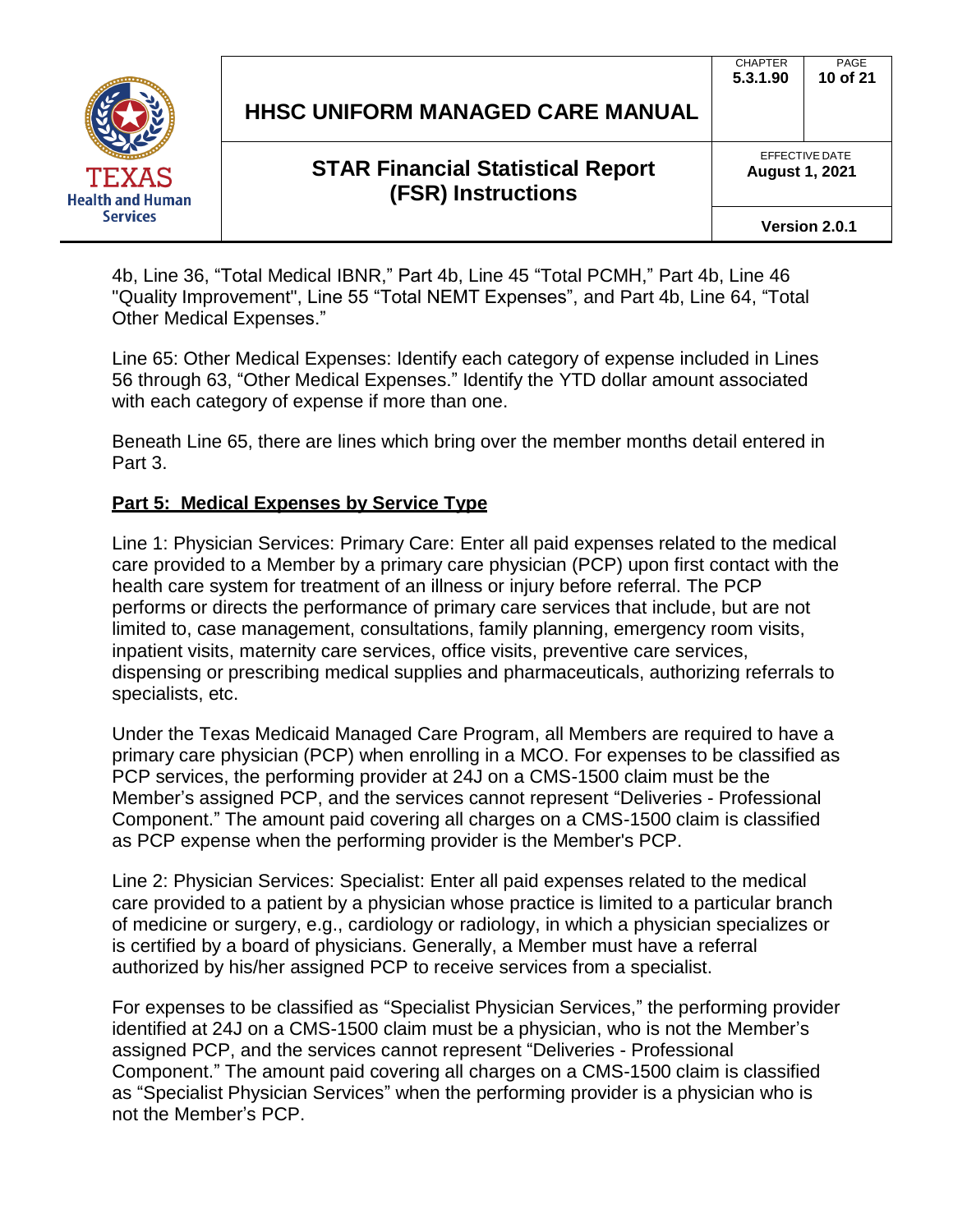

# **STAR Financial Statistical Report (FSR) Instructions**

EFFECTIVE DATE

PAGE **11 of 21**

**CHAPTER 5.3.1.90**

**August 1, 2021**

**Version 2.0.1**

Line 3: Physician Services: Deliveries – Prof. Component: Enter paid expenses for the services of the delivering physician and the anesthesiologist, unless they are billed as part of the facility charge. Only the delivering physician and the anesthesiologist charges are included on Line 3, as they are the only charges included in the professional component of the DSP. Only those amounts paid for charges on a CMS- 1500 claim identified with "Delivery CPT Codes" (and the HCPCS Codes with Modifiers for the FQHCs and RHCs) are classified as "Delivery – Professional Component." All other amounts paid for charges on the same CMS-1500 claim that are not identified with Delivery Procedure Codes are classified as PCP or specialist based on the criteria at Lines 1 and 2, respectively.

Line 4: Non-Physician Professional Services: Enter all paid expenses for medical care provided by non-physician, healthcare services providers. These include, but are not limited to, audiologists, chiropractors, counselors, dentists, home health aides, licensed vocational nurses, occupational therapists, opticians, optometrists, physical therapists, psychologists, registered nurses, respiratory therapists, social workers, speech therapists, etc.

The total amount paid covering all charges on a CMS-1500 claim is classified as "Non-Physician Professional Services" when the performing provider at 24J is a nonphysician healthcare services provider.

Line 5: Emergency Room Services: Enter all paid expenses incurred during an encounter in an emergency room, i.e., the section of a healthcare facility intended to provide rapid treatment for victims of sudden illness or trauma. Include the cost of emergency room equipment, facility usage, staff, and supplies.

The costs of emergency department ancillary services including laboratory services, radiology services, respiratory therapy services, and diagnostic studies, such as EKGs, CT scans, and supplies are also included on Line 5. Exclude non-staff attending or consulting physician billed separately as PCP or specialist services. The total amount paid by the MCO covering all charges on a UB04 claim that are incurred during an emergency room encounter are classified as "Emergency Room Services." Any amounts paid for any charges on a UB04 claim that include emergency room services that were incurred on a different service date than the emergency room encounter are classified as "Outpatient Facility Services" unless they represent additional emergency room encounters.

Line 6: Outpatient Facility Services: Enter all paid expenses for services rendered to a Member that remains in a hospital based or freestanding facility, such as an ambulatory surgical center, for less than 24 consecutive hours and the Member-patient is discharged from an outpatient status, except for emergency room services.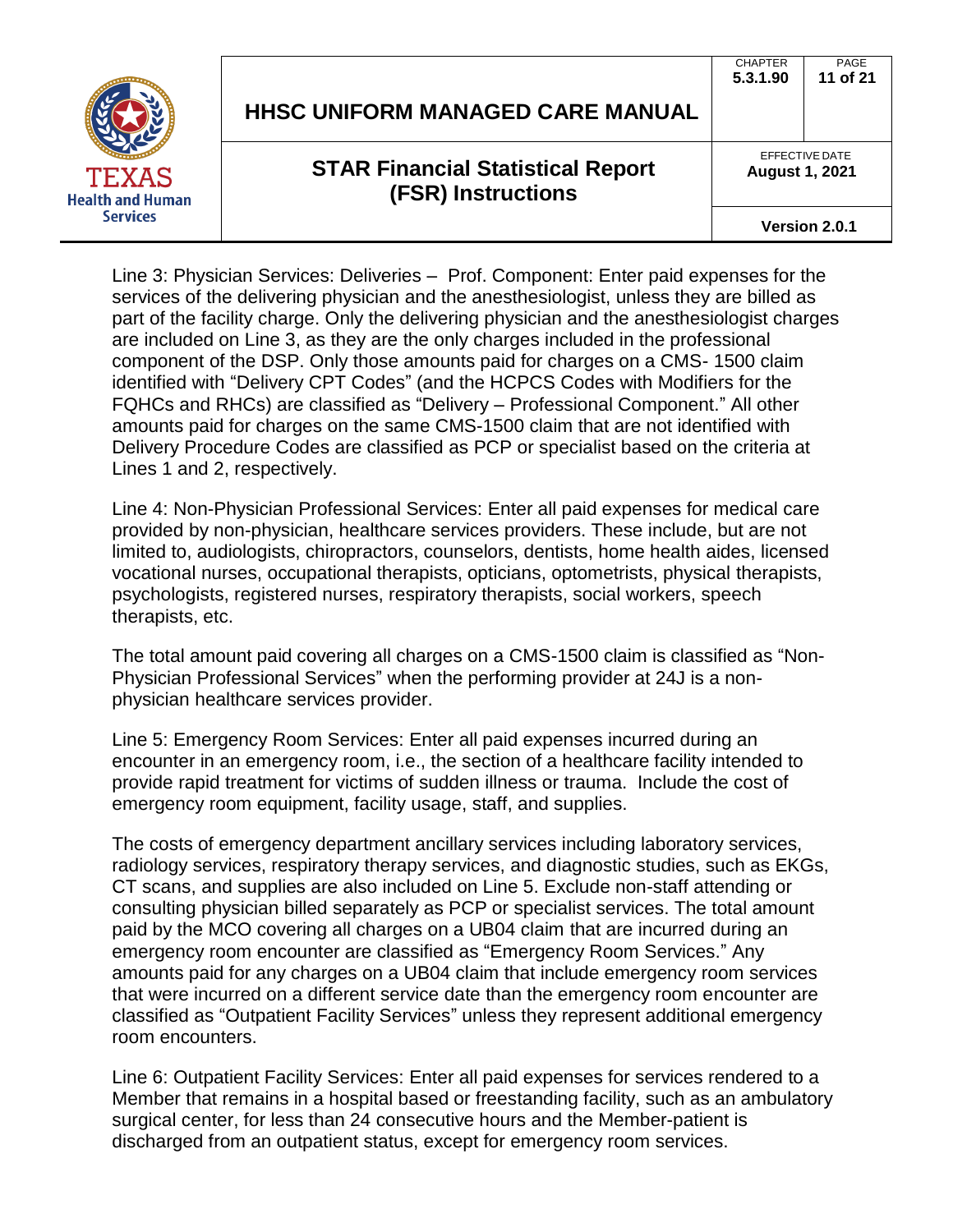

PAGE **12 of 21**

CHAPTER **5.3.1.90**

> EFFECTIVE DATE **August 1, 2021**

Outpatient facility services include, but are not limited to, the following items and services performed on an outpatient basis in a hospital based or freestanding facility:

- Observation, operating, and recovery room charges;
- Surgical operations or procedures, day surgery;
- Laboratory, nuclear medicine, pathology, and radiological services;
- Diagnostic, therapeutic, and rehabilitative clinic or treatment services;
- Injections, drugs, and medical supplies; and
- All medically necessary services and supplies ordered by a physician.

Exclude non-staff attending or consulting physician billed separately as PCP or specialist services. The amount paid covering all charges on a UB04 claim is classified as "Outpatient Facility Services" if the Type of Bill indicates the claim is for outpatient facility services, and there are no emergency room charges included.

Line 7: Inpatient Facility Svcs: Medical/Surgical: Enter all paid expenses for acute care facilities covering inpatient services for medical/surgical stays, intensive care units (ICUs), cardiac/coronary care units (CCUs), burn units, cancer treatment centers, etc. Also includes the expenses of non-acute care inpatient services rendered at extended care/skilled nursing facilities.

Inpatient medical/surgical services include, but are not limited to, the following items and services performed on an inpatient basis:

- Bed and board in semiprivate accommodations or in an intensive care or coronary care unit including meals, special diets, and general nursing services; and an allowance for bed and board in private accommodations including meals, special diets, and general nursing services up to the hospital's charge for its most prevalent semiprivate accommodations;
- Whole blood and packed red cells reasonable and necessary for treatment of illness or injury;
- Newborn care including routine care and specialized nursery care for newborns with specific problems;
- Other inpatient services including organ/tissue transplant services and rehabilitation services; and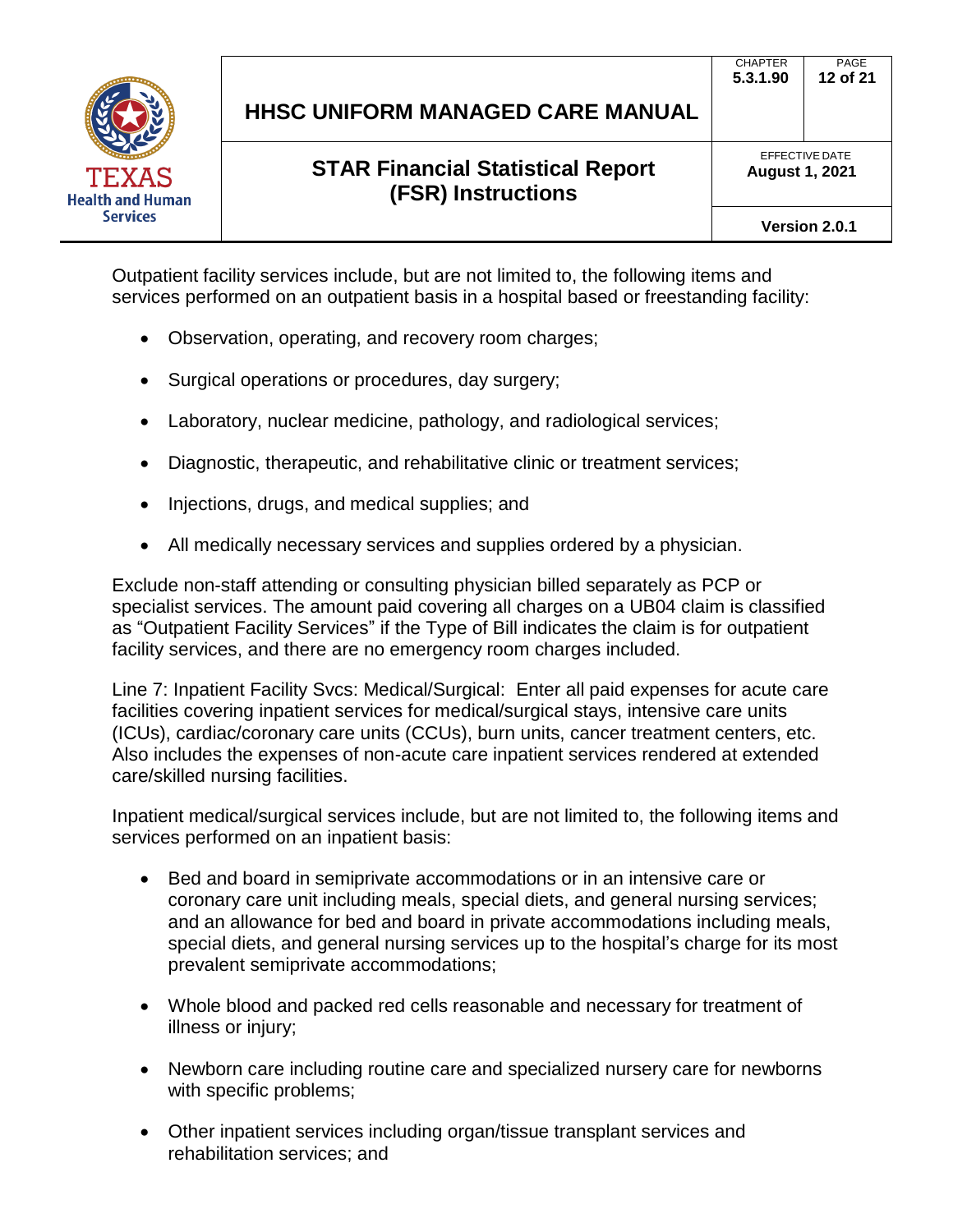|                                         |                                                                       | <b>CHAPTER</b><br>5.3.1.90 | PAGE<br>13 of 21 |  |
|-----------------------------------------|-----------------------------------------------------------------------|----------------------------|------------------|--|
|                                         | <b>HHSC UNIFORM MANAGED CARE MANUAL</b>                               |                            |                  |  |
| <b>TEXAS</b><br><b>Health and Human</b> | <b>STAR Financial Statistical Report</b><br><b>(FSR) Instructions</b> | <b>August 1, 2021</b>      | EFFECTIVE DATE   |  |
| <b>Services</b>                         |                                                                       |                            | Version 2.0.1    |  |

• All medically necessary services and supplies ordered by a physician.

The total amount paid covering all charges on a UB04 claim is classified as "Inpatient Facility Services" if the Type of Bill indicates the claim is for inpatient facility services, and there are no delivery charges included.

Line 8: Inpatient Facility Svcs: Deliveries – Facility Component: Enter paid expenses of all delivery services and supplies provided by the facility where the birth takes place, except for the "Professional Component." Only those amount(s) paid for charges on a UB04 claim identified with Delivery ICD-10 Codes are classified as "Delivery – Facility Component." Any amount(s) paid for any charges on the same UB04 inpatient claim that are not identified with Delivery ICD-10 Codes are classified as "Inpatient Facility Services – Medical/Surgical."

Line 9: Behavioral Health Services: Enter all paid expenses incurred for inpatient and outpatient mental health services and inpatient and outpatient chemical dependency services including both treatment and detoxification of alcohol and substance abuse. Only those amount(s) paid for charges on a CMS-1500 or UB04 claim identified with Behavioral Health Services ICD-10 or Revenue Codes are classified as "Behavioral Health Services." Any amount(s) paid for any charges on the same CMS-1500 or UB04 claim that are not identified with Behavioral Health Services ICD-10 or Revenue Codes should be classified in the appropriate medical expense classification.

Line 10: Vision Services: Enter all paid expenses incurred for vision services. This includes, but is not limited to, optometry and glasses.

Line 11: Miscellaneous Other: Enter all paid expenses of all medical services and supplies rendered that are not classified in any of the medical expense classifications in Lines 1 through 10 or Line 12. "Miscellaneous Other" includes, but is not limited to, ambulance services and durable medical equipment (DME), oxygen, and other medical supplies obtained directly from these suppliers, i.e., not obtained incidental to physician, non-physician professional, or facility encounters. The total amount paid covering all charges on a CMS-1500 claim is classified as "Miscellaneous Other."

Line 12: Patient Centered Medical Home Services: Enter paid expenses of all medical services incurred at a PCMH-approved facility.

Line 13: Reinsurance Premiums: Enter paid expenses to obtain reinsurance coverage from reinsurance companies that assume all or part of the financial risks associated with catastrophic medical expenses that could, otherwise, be ruinous to the MCO. Offset any reinsurance premiums collected for any reinsurance risks assumed.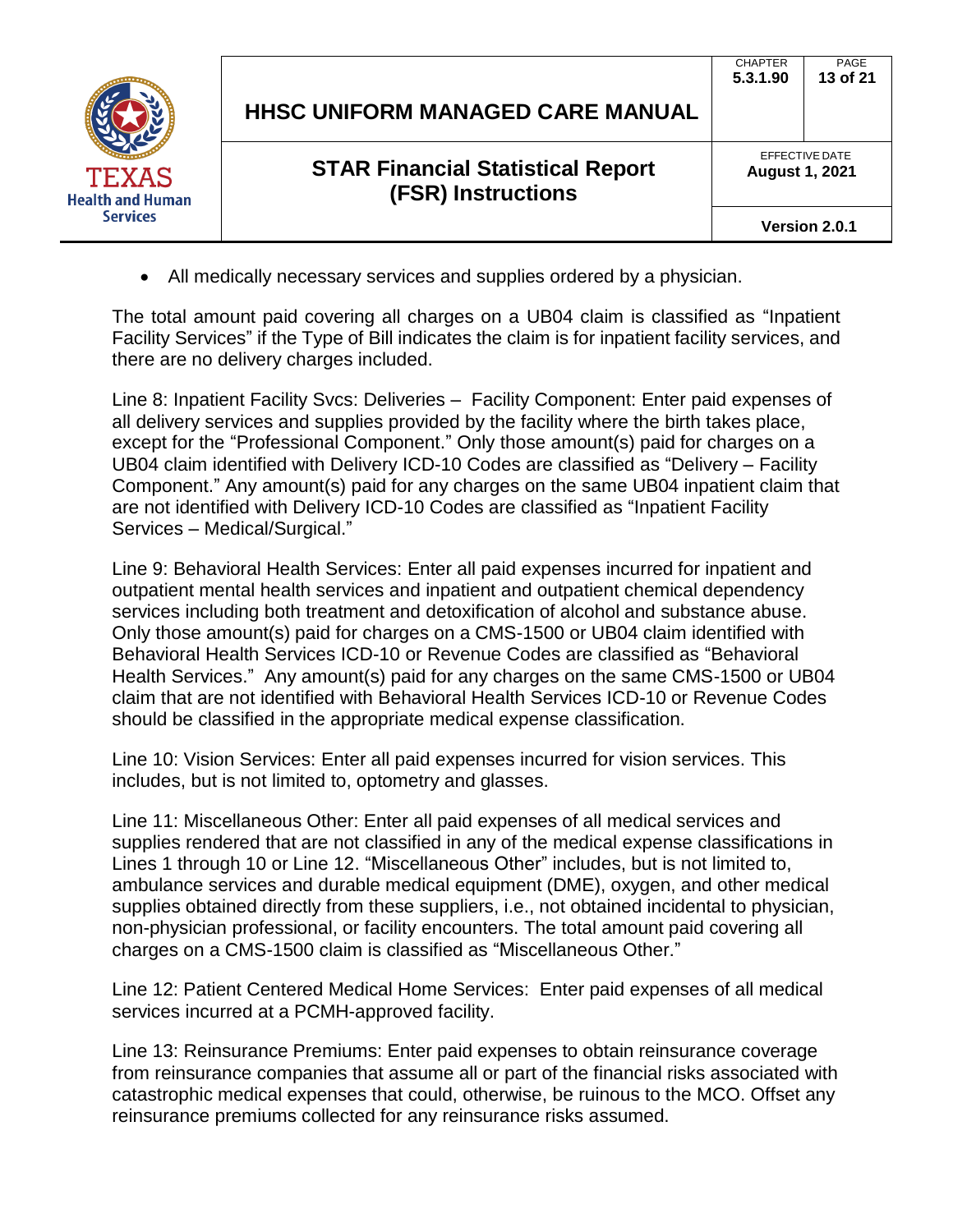

| HHSC UNIFORM MANAGED CARE MANUAL |  |
|----------------------------------|--|
|----------------------------------|--|

PAGE **14 of 21**

CHAPTER **5.3.1.90**

> EFFECTIVE DATE **August 1, 2021**

Line 14: Reinsurance Recoveries: Enter any and all return of funds or recovery of paid losses that have been collected from reinsurers associated with a particular case where catastrophic medical expenses have been incurred. Offset any reinsurance recoveries paid for reinsurance risks assumed. Record "Reinsurance Recoveries" in the month(s) in which the healthcare services were rendered to which the recoveries relate.

Line 15: Incurred-But-Not-Reported (IBNR): Enter the total medical expenses accrual, which includes:

- Reported claims in process for adjudication;
- An estimated expense of the incurred but not reported healthcare services;
- Amounts withheld from paid claims and capitations;
- Any capitation payable to providers; and
- Any reinsurance payable to reinsurers for ceded risk, net of any reinsurance receivable for assumed risk.

The IBNR medical expenses accrual is an estimate of the expected healthcare expenses incurred but not paid based on claims lag schedules and completion factors, as well as, any counts of services rendered but not billed, e.g., pre-authorized hospital days. Any major change in the claims processing function that was not in effect during the period of time covered by the lag schedules could materially impact the estimated IBNR accrual; hence, actuarial judgment and adjustment may sometimes be needed.

# **Note: No IBNR should be reported on the second final FSR reflecting expenses paid through the 334 th day after the end of the contract period.**

Line 16: Incentives or Network Risk Retention: Enter any incentives paid directly to physicians, i.e., bonuses paid based on quality compliance measures.

Line 17: Quality Improvement: Enter the allocated "Quality Improvement Expenses" From the Quality Improvement FSR Part 1c.

Line 18: NEMT Services: Enter all paid expenses for Nonemergency Medical Transportation Services rendered to a Member. Do not include ambulance services

reported in Line 11, or administrative costs to arrange, re-schedule, or coordinate transport.

Line 19: Total Medical Expenses: Calculated as sum of Lines 1 through 18.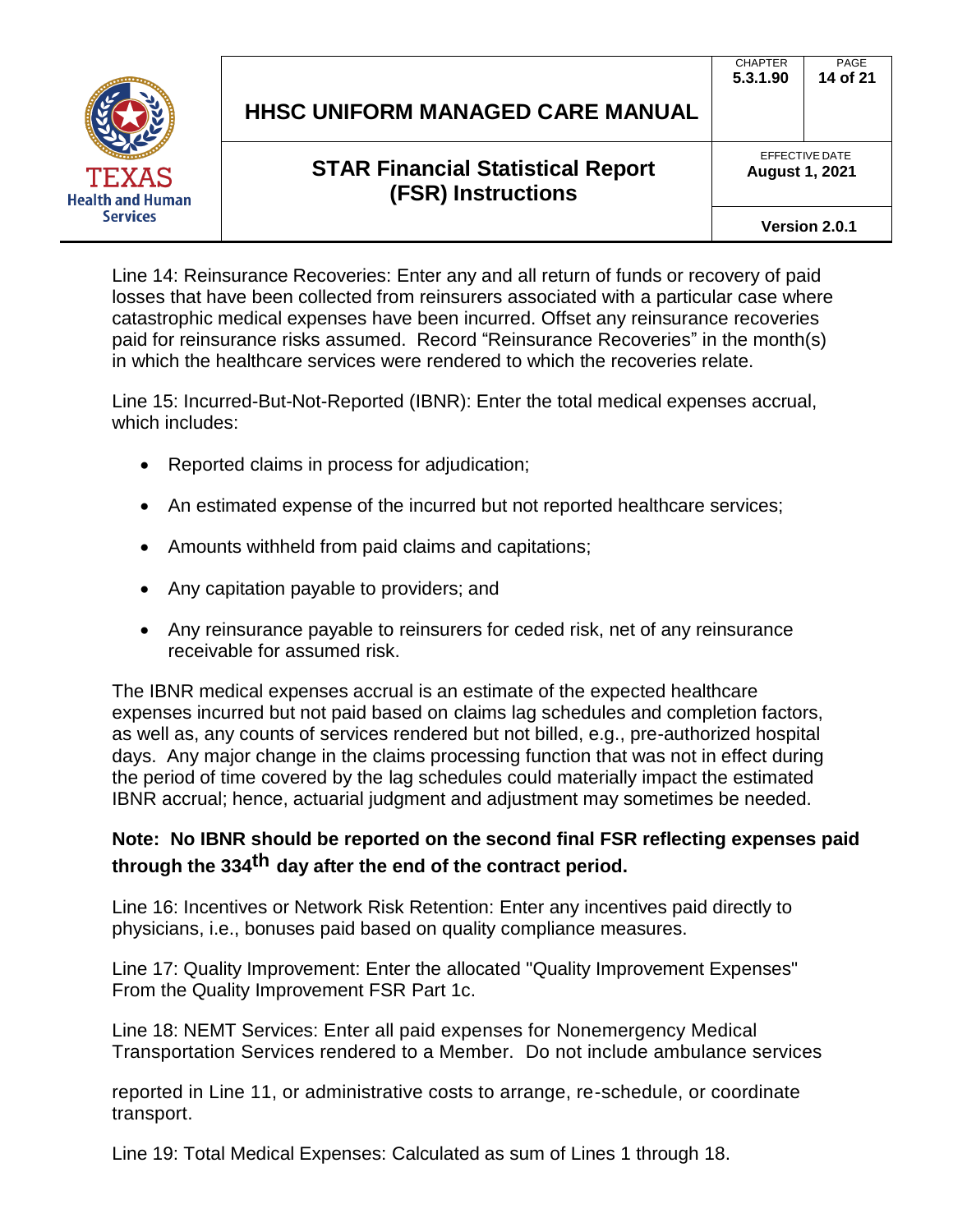

|  |  |  | HHSC UNIFORM MANAGED CARE MANUAL |
|--|--|--|----------------------------------|
|--|--|--|----------------------------------|

PAGE **15 of 21**

**CHAPTER 5.3.1.90**

> EFFECTIVE DATE **August 1, 2021**

> > **Version 2.0.1**

Beneath Line 19, there are balancing lines which compare "Total Medical Expenses" on Part 5, Line 19 to the Sum of Part 4a + Part 4b. If it does not balance the "Check" line will show "Not balanced" and a rounding adjustment may be entered in the shaded area labeled "Balance."

#### **Included in Total Medical Above:**

Line 20: Total Related Party Expenses: Enter the total medical expenses paid to any companies affiliated with the MCO through common ownership for providing healthcare services in support of the Texas Medicaid operations of the MCO.

Line 21: % of Medical Expenses that are Related Party: Calculated as Line 20, "Total Related Party Expenses," divided by Line 19, "Total Medical Expenses."

Line 22: Capitated Services: PCPs, Hospitals, and Other Providers: Enter the total capitation paid to providers that do not pay claims to other providers from the capitation payments received.

Line 23: Capitated Services: BH, Vision, etc.: Enter the total capitation paid to subcontractors in which the capitation is the funding source for paying claims for healthcare services performed in each Texas service area.

#### **Not Included in Total Medical Above**

Line 24: Total Medical Value Added Services: Enter the expenses approved by HHSC and paid by the MCO for Medicaid Members' services that are not covered under the HHSC Capitation nor reimbursed by HHSC. These expenses are the financial responsibility of the MCO. They are not included in "Total Medical Expenses" in the MCO FSR. The specific Value Added Services are included in the Contract for Services between HHSC and MCO.

Line 25: Total Case-by-Case Services: Enter the expenses paid by the MCO for Medicaid Members' additional benefits that are outside the scope of services covered under the Contract, and are not Value-Added Services. These expenses are the financial responsibility of the MCO. They are not included in "Total Medical Expenses" in the MCO FSR. Services may be based on Medical Necessity, costeffectiveness, the wishes of the Member or the Member's Legally Authorized Representative (LAR), or the potential for improved health status of the Member. The MCO must maintain documentation of each authorized service provided to each Member.

#### **Other**

Line 26: Behavioral Health Services \$PMPM: Calculated as Line 9, "Behavioral Health Services," divided by Part 1, Line 1, "Member Months."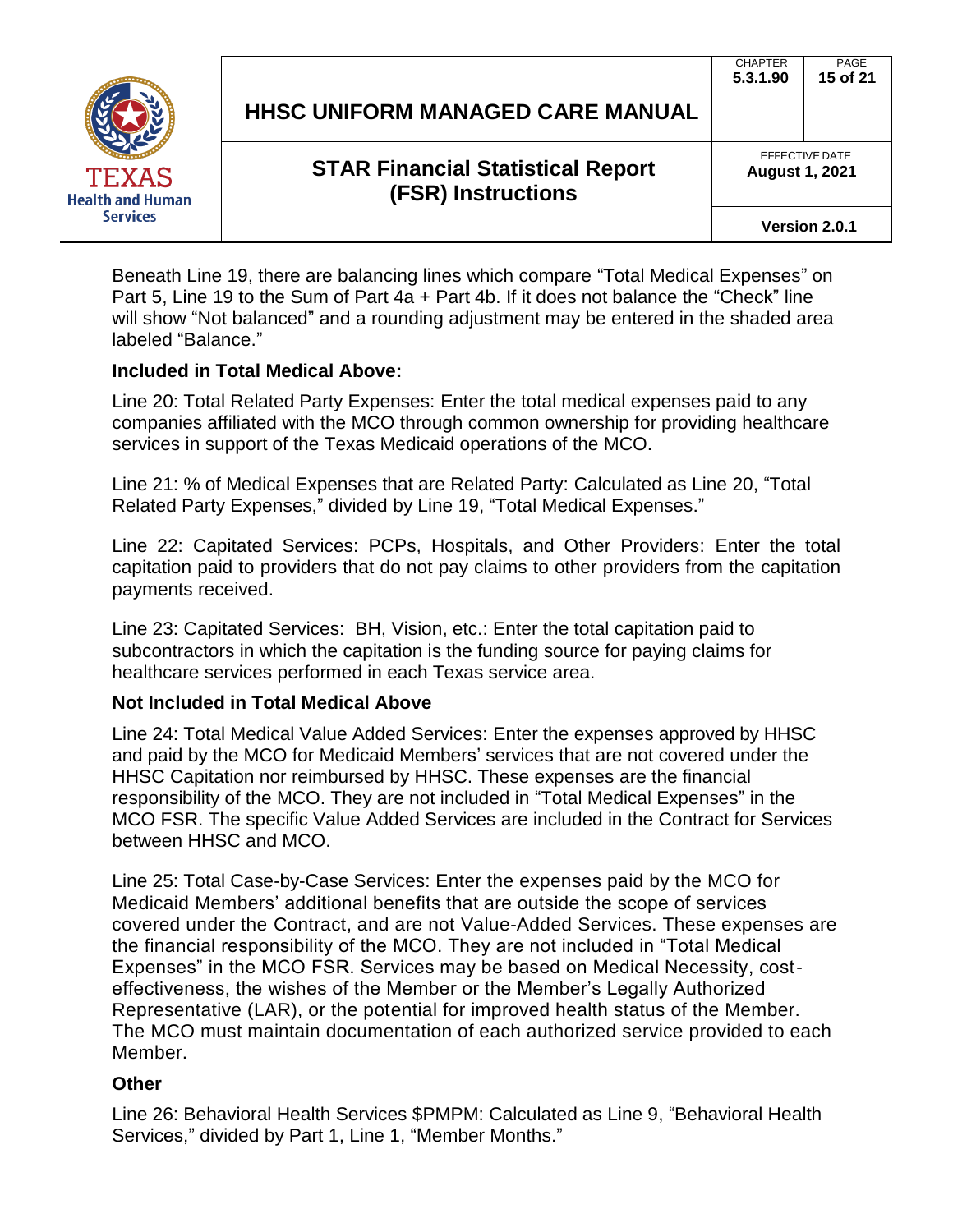

PAGE **16 of 21**

CHAPTER **5.3.1.90**

> EFFECTIVE DATE **August 1, 2021**

> > **Version 2.0.1**

Line 27: Vision Services \$PMPM: Calculated as Line 10, "Vision Services," divided by Part 1, Line 1, "Member Months."

Line 28: Emergency Room as a % of Medical Expenses: Calculated as Line 5, "Emergency Room Services," divided by Line 19, "Total Medical Expenses," excluding the sum of Lines 13 through 16, which are "Reinsurance Premiums," "Reinsurance Recoveries," "IBNR," and "Incentives/Network Risk Retention."

## **Part 6: Prescription Expense by Risk Group**

## **Prescription Expense (excluding PBM Admin)**

Lines 1 through 8: Prescription Expense (excluding PBM Admin): Enter the prescription expense by risk group based on Pharmacy Encounters. Exclude PBM admin fees.

Line 9: Prescription Paid Claims Expense: Calculated as sum of Lines 1 through 8.

Line 10: IBNR related to Prescriptions: Enter the estimated dollar amount of pharmacy prescriptions incurred for which claims have not been received.

Line 11: TPL pay & chase collected (related to Pharmacy only): Enter the dollars collected from third parties in the month in which cash is received. Do not enter recoveries in the month in which services were provided unless the collection occurred in that same month.

Line 12: Prescription Expense (excluding PBM Admin): Calculated as the sum of Lines 9 and 10, less Line 11.

#### **Prescription Expense \$PMPM**

Lines 13 through 20: Prescription Expense \$PMPM: Calculated as "Prescription Expense" for each risk group as reported on Lines 1 through 8, divided by the corresponding "Member Months" for each risk group as reported on Part 3, Lines 19 through 26.

Line 21: Prescription Paid Claims Expense \$PMPM: Calculated as Line 9, "Prescription Paid Claims Expense," divided by Part 3, Line 27, "Total Member Months."

Line 22: Prescription Expense including IBNR \$PMPM: Calculated as the sum of Line 9, "Prescription Paid Claims Expense," and Line 10, "IBNR related to Prescriptions," divided by Part 3, Line 27, "Total Member Months."

## **# of Prescriptions**

Lines 23 through 30: # of Prescriptions: Enter the number of prescriptions filled by each risk group by month.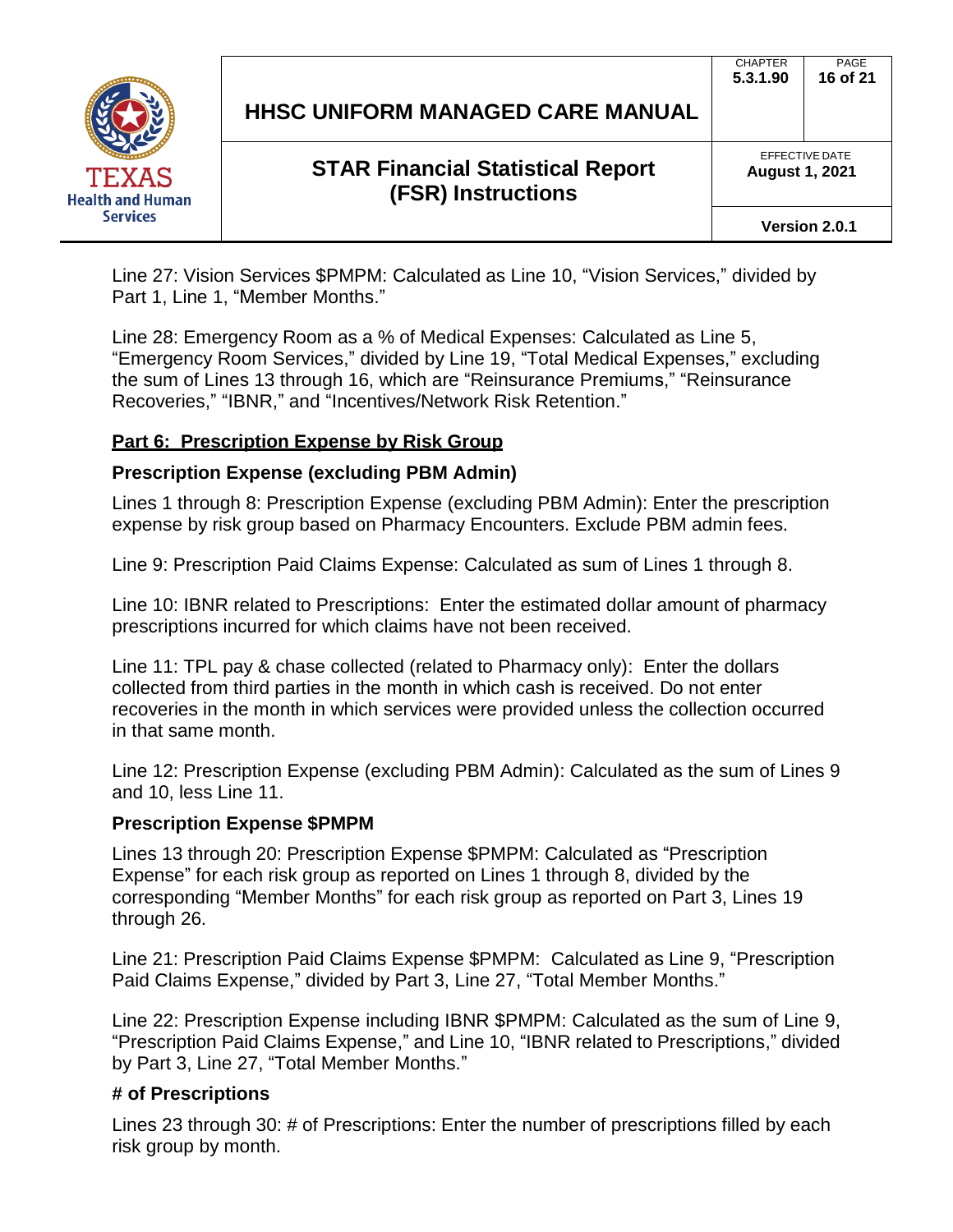

PAGE

CHAPTER

EFFECTIVE DATE **August 1, 2021**

**Version 2.0.1**

Line 31: # of Prescriptions in IBNR (Line 10 above): Enter the estimated number of prescriptions incurred for which claims have not been received.

Line 32: Total # of Prescriptions: Calculated as sum of Lines 23 through 31.

## **Cost per Prescription (excluding PBM Admin)**

Line 33 through 40: Cost per Prescription (excluding PBM Admin): Calculated as "Total Prescription Expense" for each risk group as reported in Lines 1 through 8, divided by the corresponding "# of Prescriptions" for each risk group as reported on Lines 23 through 30.

Line 41: Average Cost of Paid Claims per Prescription: Calculated by dividing Line 9, "Prescription Paid Claims Expense," by the total "# of Prescriptions" in Lines 23 through 30.

Line 42: IBNR related to Prescriptions: Calculated by dividing Line 10, "IBNR related to Prescriptions," by Line 31, "# of Prescriptions in IBNR."

Line 43: Average Cost per Prescription (excluding PBM Admin): Calculated as Line 12, "Prescription Expense (excluding PBM Admin)," divided by Line 32, "Total # of Prescriptions."

Line 44: % Prescription Cost to Rx Premium: Calculated as Line 12, "Prescription Expense (excluding PBM Admin)," divided by Part 1, Line 5, "Pharmacy Premiums."

#### **# of Prescriptions per Member-Month**

Lines 45 through 52: # of Prescriptions per Member-Month: Calculated as "# of Prescriptions" for each risk group as reported on Lines 23 through 30, divided by the corresponding "Member Months" for each risk group as reported on Part 3, Lines 19 through 26.

Line 53: Average # of Paid Prescriptions per Member-Month: Calculated as the sum of Lines 23 through 30, divided by Part 3, Line 27, "Total Member Months."

Line 54: Average # of Prescriptions per Member-Month including IBNR: Calculated as Line 32, "Total # of Prescriptions" divided by Part 3, Line 27, "Total Member Months."

#### **Generic Split for Paid Prescriptions**

Line 55: % Generic, by # of Prescriptions: Enter the % of prescriptions filled with generic brands.

Line 56: % Generic, by Aggregate \$ Gross Cost: Enter the % of gross cost associated with generic prescriptions.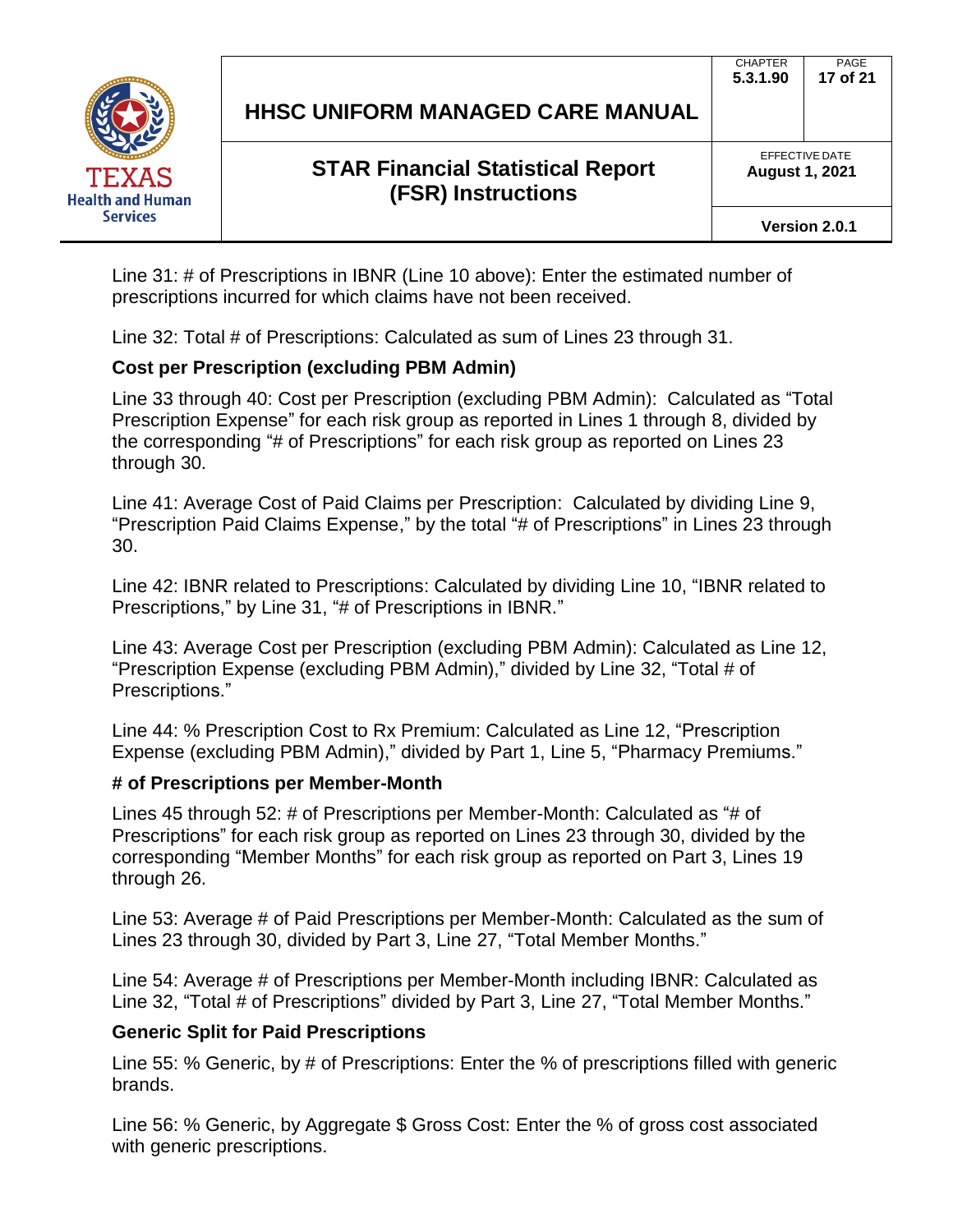

**5.3.1.90 18 of 21**

PAGE

**CHAPTER** 

EFFECTIVE DATE **August 1, 2021**

**Version 2.0.1**

#### **Other**

Line 57: Included in Line 9 above: Non-PBM expenditures: Input the portion, if any, of Line 9, "Prescription Paid Claims Expense," above that was not processed by the MCO's PBM (i.e., not billed to the MCO by the PBM).

Line 58: Included in Line 32 above: Non-PBM # of Rx (Prescriptions): Input the portion, if any, of Line 32,"Total # of Prescriptions," above that would correspond to the dollars in the Line 57.

Line 59: Excluded from Line 9: PBM \$ in Part 4 Other Med Exp: Input the portion, if any, of total PBM billings not processed as Encounters but reported in Part 4, "Other Medical Expenses." Include non-formulary Rx (Prescriptions) DME; do not include any admin expense.

Line 60: Excluded from Line 32: PBM # of Rx (Prescriptions) related to Line 59: Input the quantity that corresponds to the dollars in Line 59.

Line 61: Total PBM \$ billed to MCO (excl PBM Admin): Calculated as Line 57, subtracted from Line 9, "Prescription Paid Claims Expense," plus Line 59.

Line 62: Total PBM Qty of Rx (Prescriptions): Calculated as Line 58, subtracted from Line 32, "Total # of Prescriptions," plus Line 60.

Line 63: Enter the last NCPDP (National Council for Prescription Drug Programs) adjudication date of actual pharmacy payments (Pharmacy Benefit Manager/PBM invoiced date range) included in "Prescription Paid Claims Expense" Line 9 above.

Line 64: Pharmacy administered vaccines: Enter the dollar amount included within the Line 12 total for "Prescription Expense (excluding PBM Admin)," which is associated with vaccines administered at a pharmacy.

#### **Part 7: DSPs and Delivery Expenses**

Line 1: Contracted DSP Amount: Enter the DSP rate applicable to each month.

#### **Delivery Supplemental Payments – DSPs (\$)**

Line 2: DSPs Received by MCO: Calculated as sum of Lines 5 through 10, "Number of Deliveries," by risk group, multiplied by Line 1, "Contracted DSP Amount."

Line 3: Incurred But DSP Not Received: Calculated as the product of Line 1, "Contracted DSP Amount," and Line 11, "Incurred But DSP Not Received."

Line 4: Total DSPs (\$) Aggregate: Calculated as sum of Line 2 and Line 3.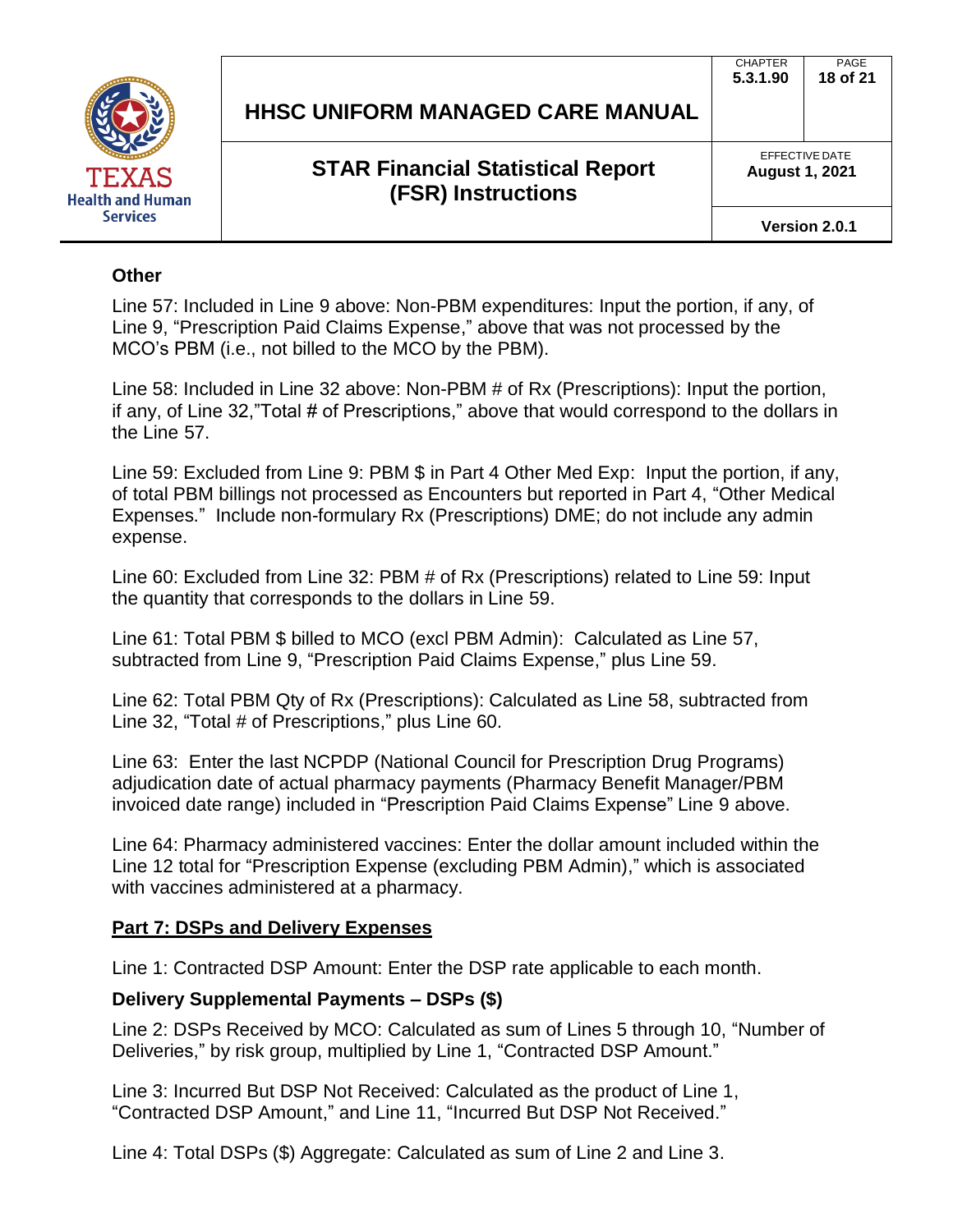

| HHSC UNIFORM MANAGED CARE MANUAL |  |  |
|----------------------------------|--|--|
|                                  |  |  |

EFFECTIVE DATE **August 1, 2021**

**Version 2.0.1**

Lines 5 through 10: Number of Deliveries: Enter the sum of the delivery counts from (1) the accepted DSP records in the monthly DSP submission files, (2) the accepted DSP records that were previously rejected by file edit 102, and (3) the accepted appealed DSP records; reported by risk groups and incurred months.

Line 11: Incurred But DSP Not Received: Enter the difference between the total number of facility delivery discharges and the sum of Lines 5 through 10.

Line 12: Total Number of Deliveries Incurred: Calculated as sum of Lines 5 through 11.

## **MCO Delivery Expenses (\$)**

Line 13: Paid Claims: Referenced from Part 5, Line 3, "Physician Services: Deliveries - Prof Component," and Part 5, Line 8, "Inpatient Facility Svcs: Deliveries - Facility Component."

Line 14: Incurred But Not Paid: Enter the unpaid expenses for incurred delivery services based on the number of incurred deliveries reported on Line 11.

Line 15: Total Delivery Expenses: Calculated as sum of Line 13 and Line 14.

## **Average Cost Per Delivery (\$)**

Line 16: Paid Claims: Calculated as Line 13, "Paid Claims," divided by Line 12, "Total Number of Deliveries Incurred," excluding Line 11, "Incurred But DSP Not Received."

Line 17: Incurred But Not Paid: Calculated as Line 14, "Incurred But Not Paid," divided by Line 11, "Incurred But DSP Not Received."

Line 18: Average Cost per Delivery: Calculated as Line 15, "Total Delivery Expenses," divided by Line 12, "Total Number of Deliveries Incurred."

## **Data Certification Form**

## **General Instructions**

- 1. The Data Certification Form must be submitted with the FSR Reports, and it must be signed by the CEO, CFO, or equivalent.
- 2. Certification of certain financial data is a Federal requirement.
- 3. It is acceptable to include the Data Certification Form pasted into the Certification tab as a PDF.